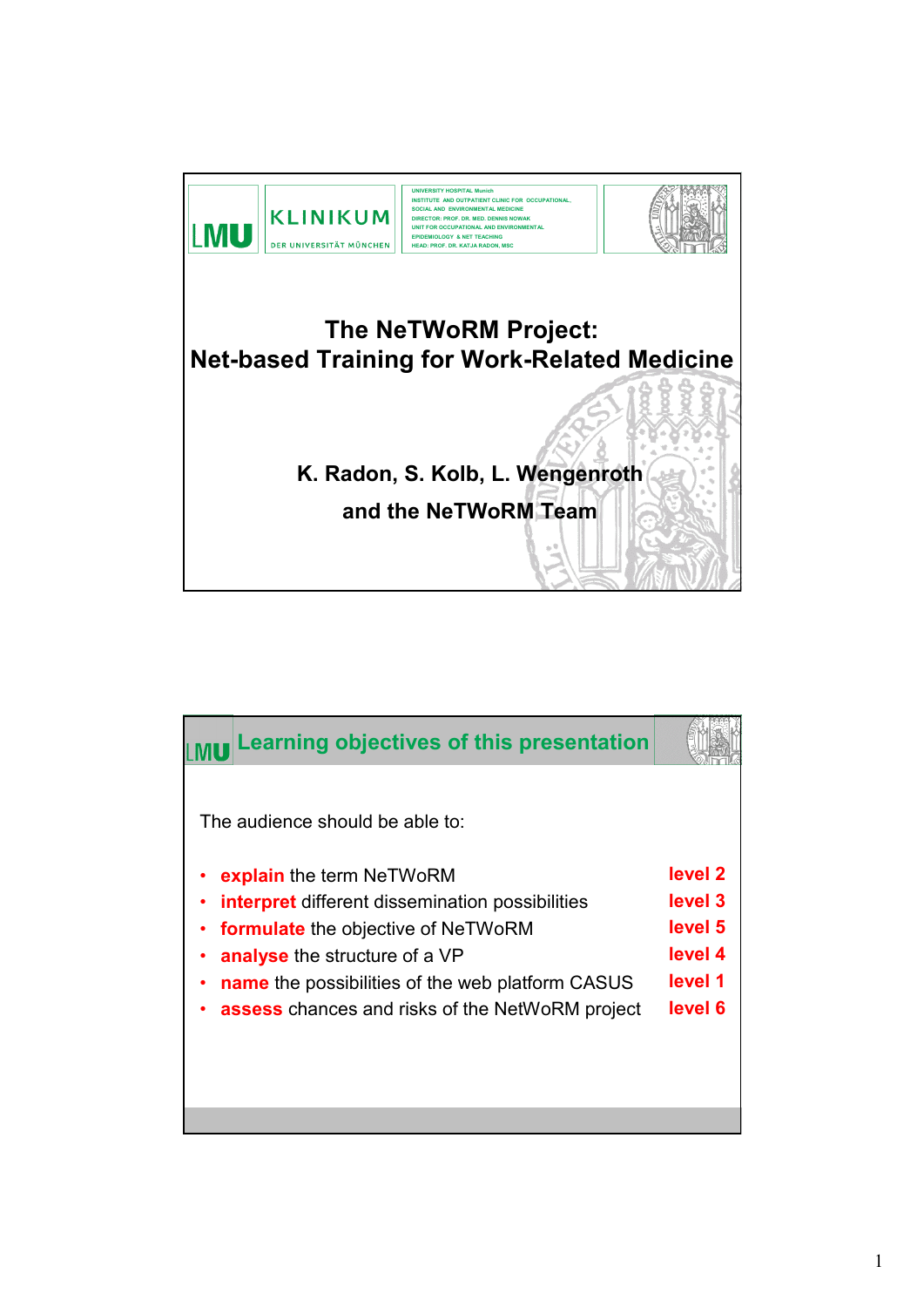

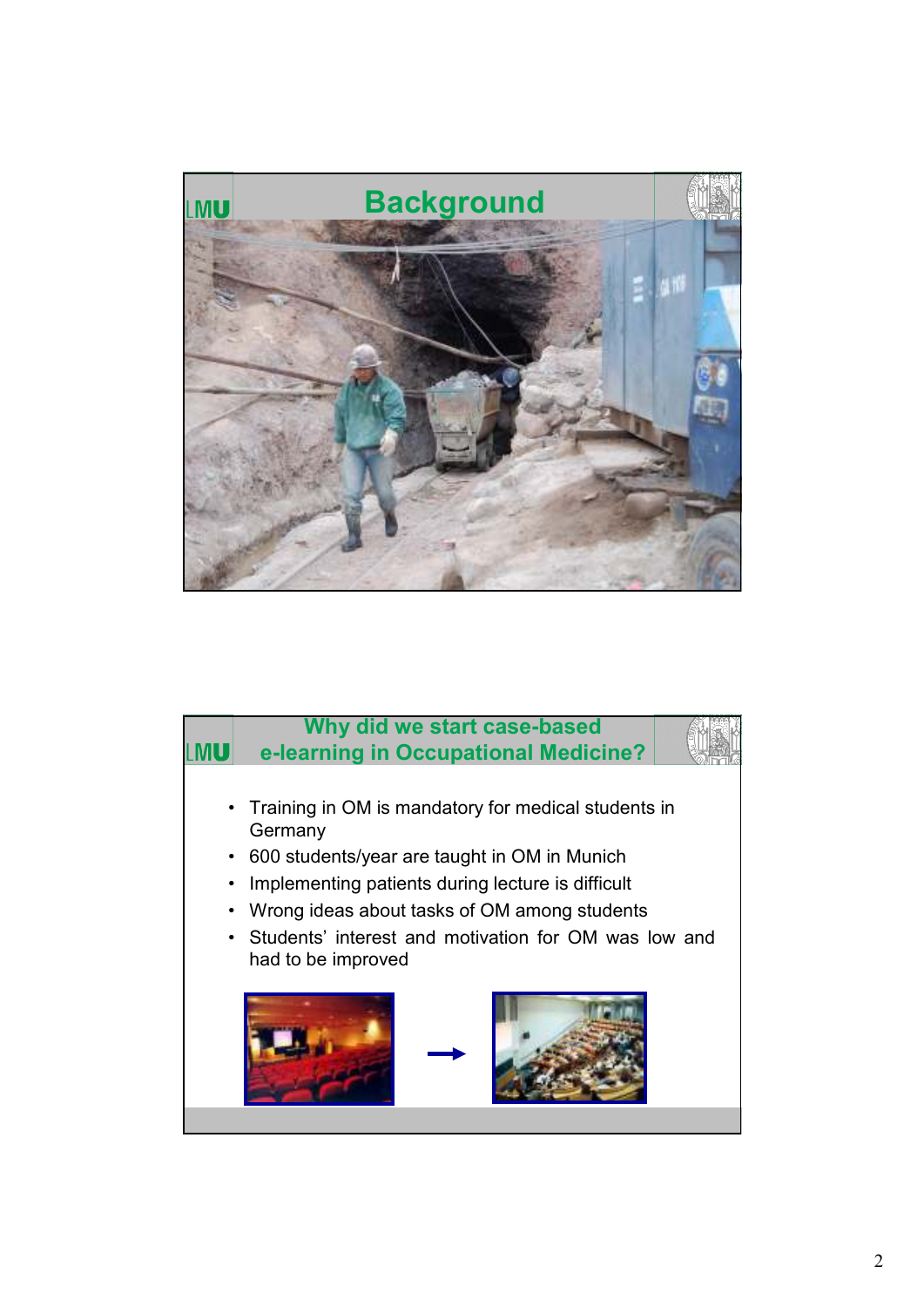

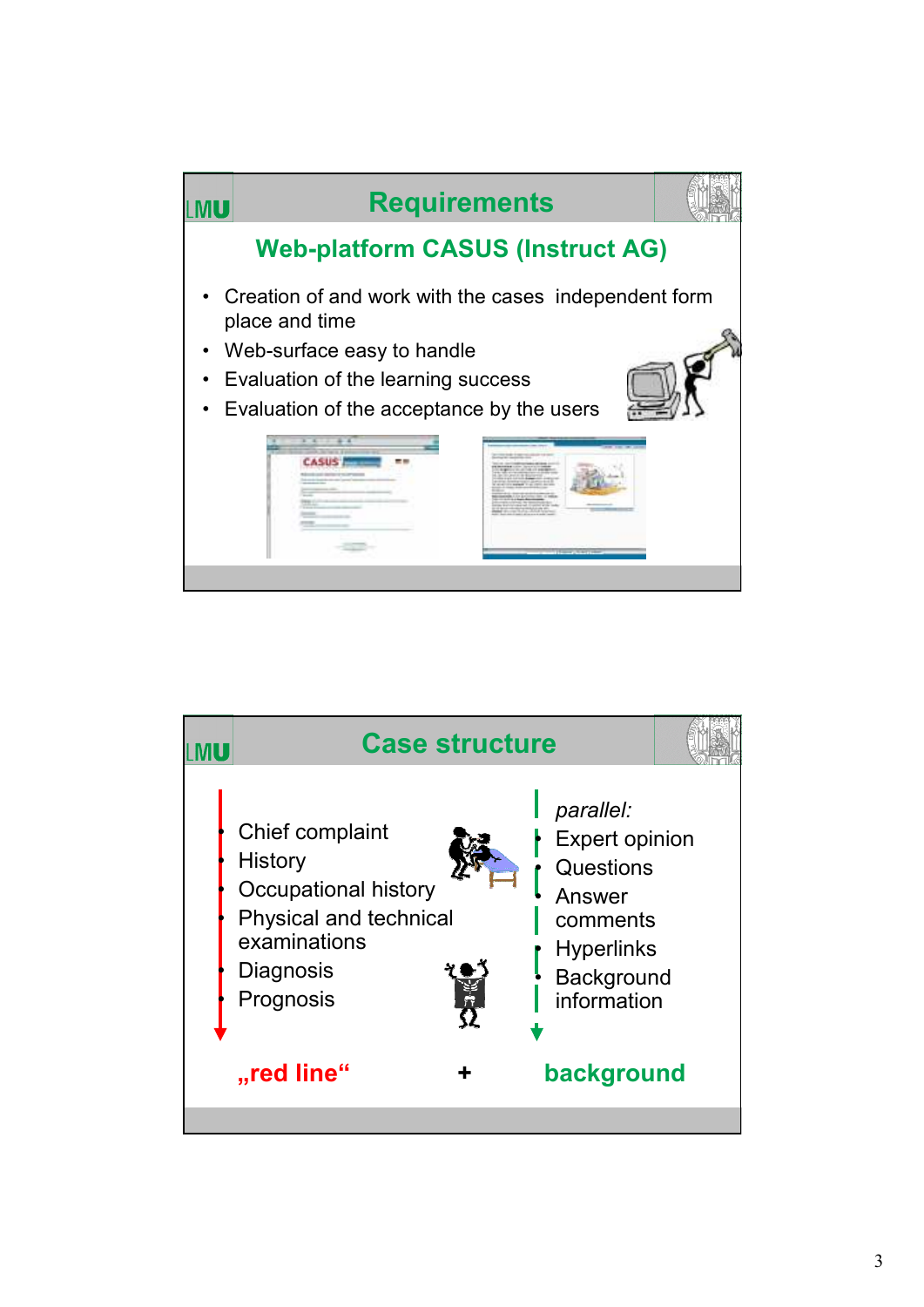

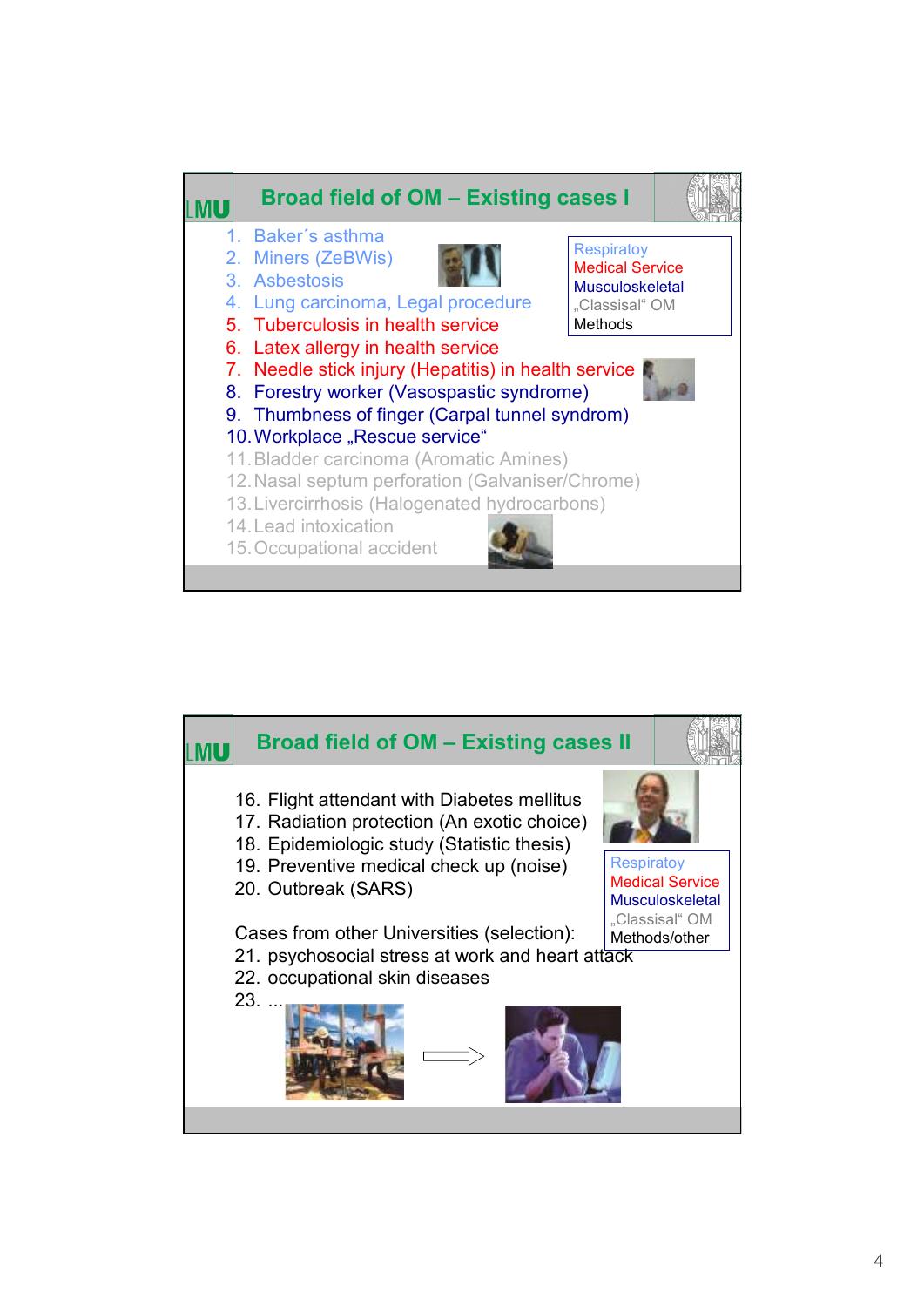

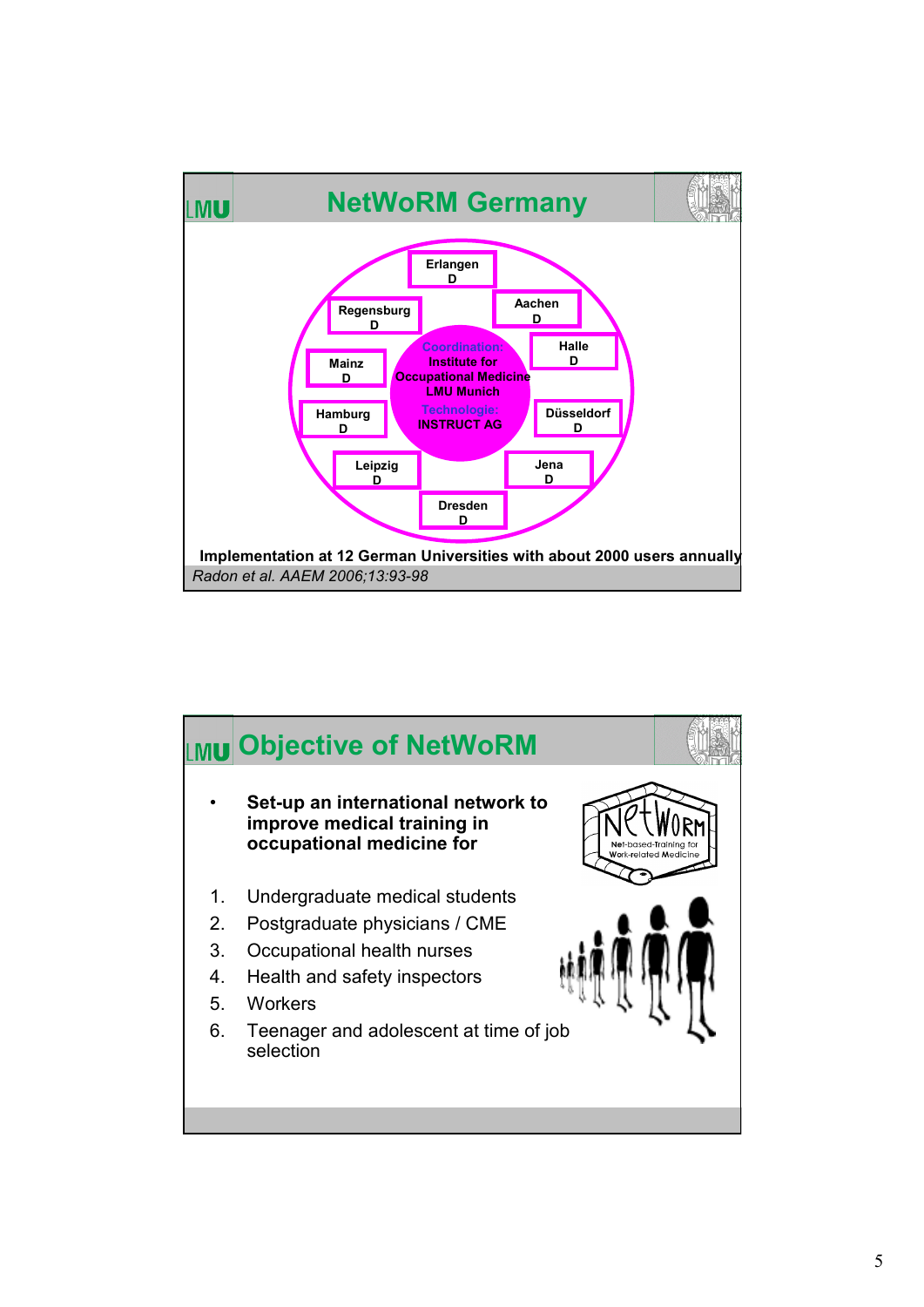

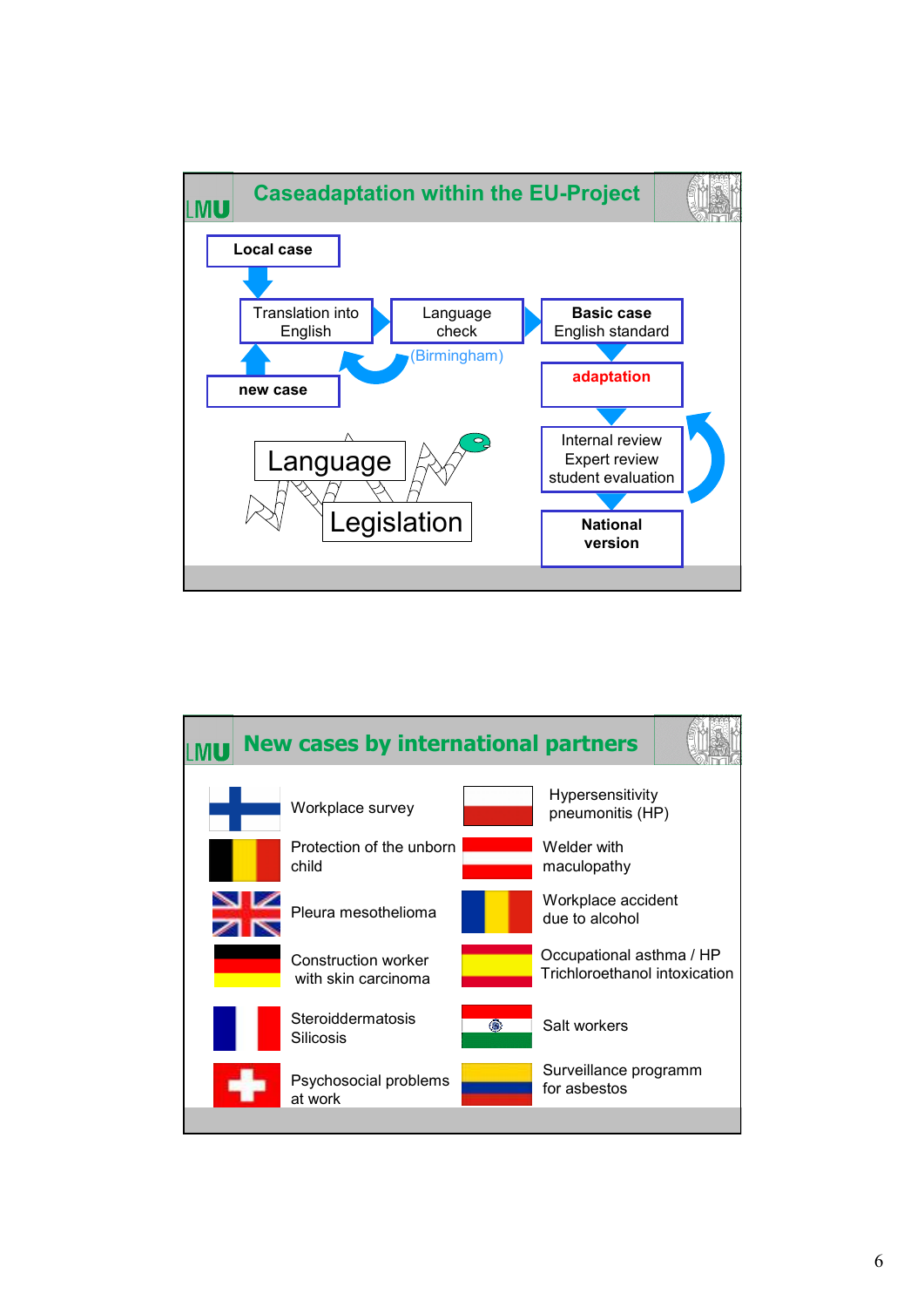

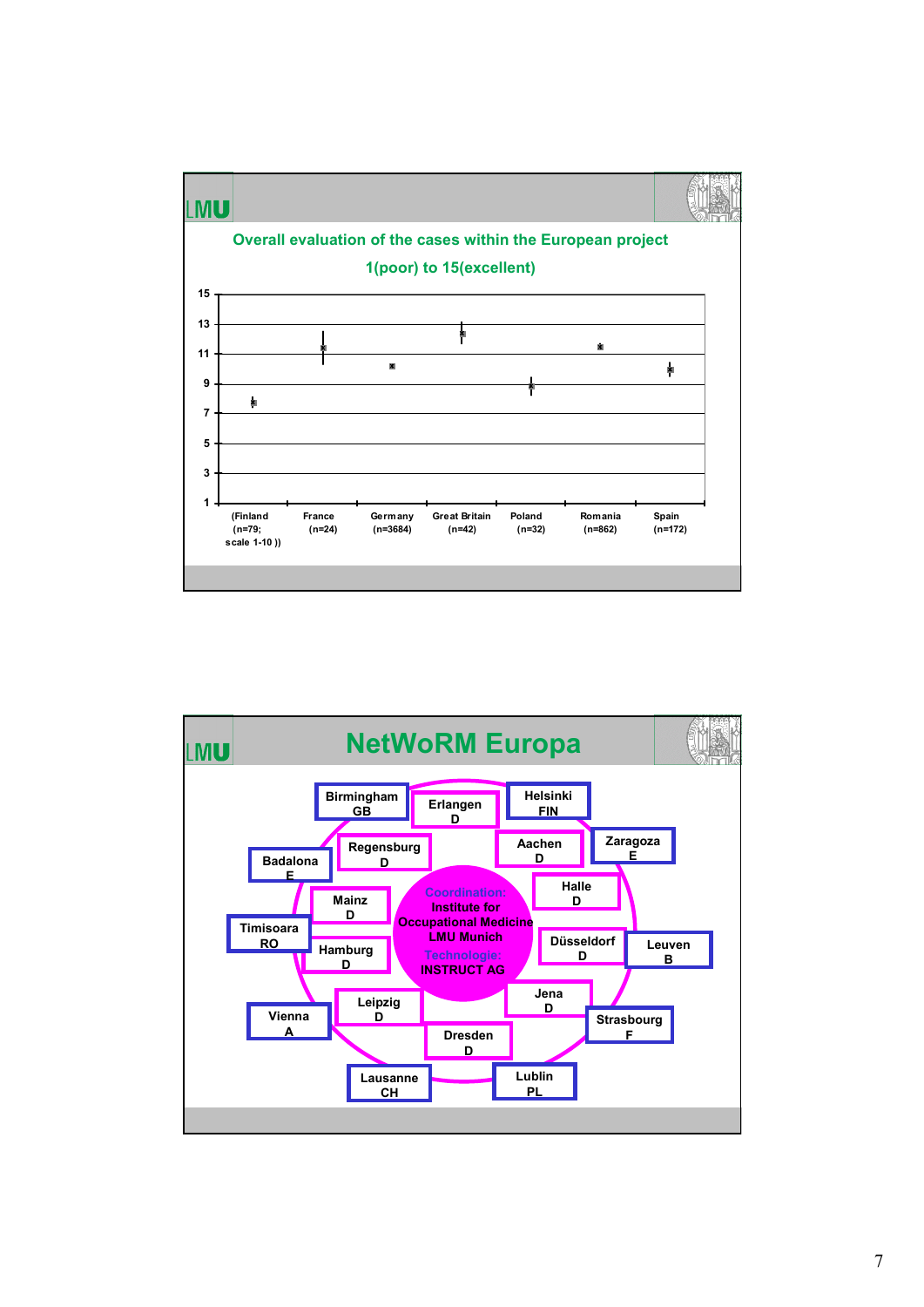| MI L                                                                                                                                                                                                                                                                                                                                          |  |
|-----------------------------------------------------------------------------------------------------------------------------------------------------------------------------------------------------------------------------------------------------------------------------------------------------------------------------------------------|--|
| Dr. Diego<br>28 years, spouse (student), 2 children<br>Company physician at a hospital in a district town (Valdivia)<br>No formal training in Occupational Medicine<br>Few English knowledge<br>Distance Valdivia-Stgo.<br>732 km<br>airplane:<br>340,- Euro<br>price<br>duration<br>2,5h<br>Bus:<br>$10,-$ Euro<br>price<br>duration<br>12 h |  |

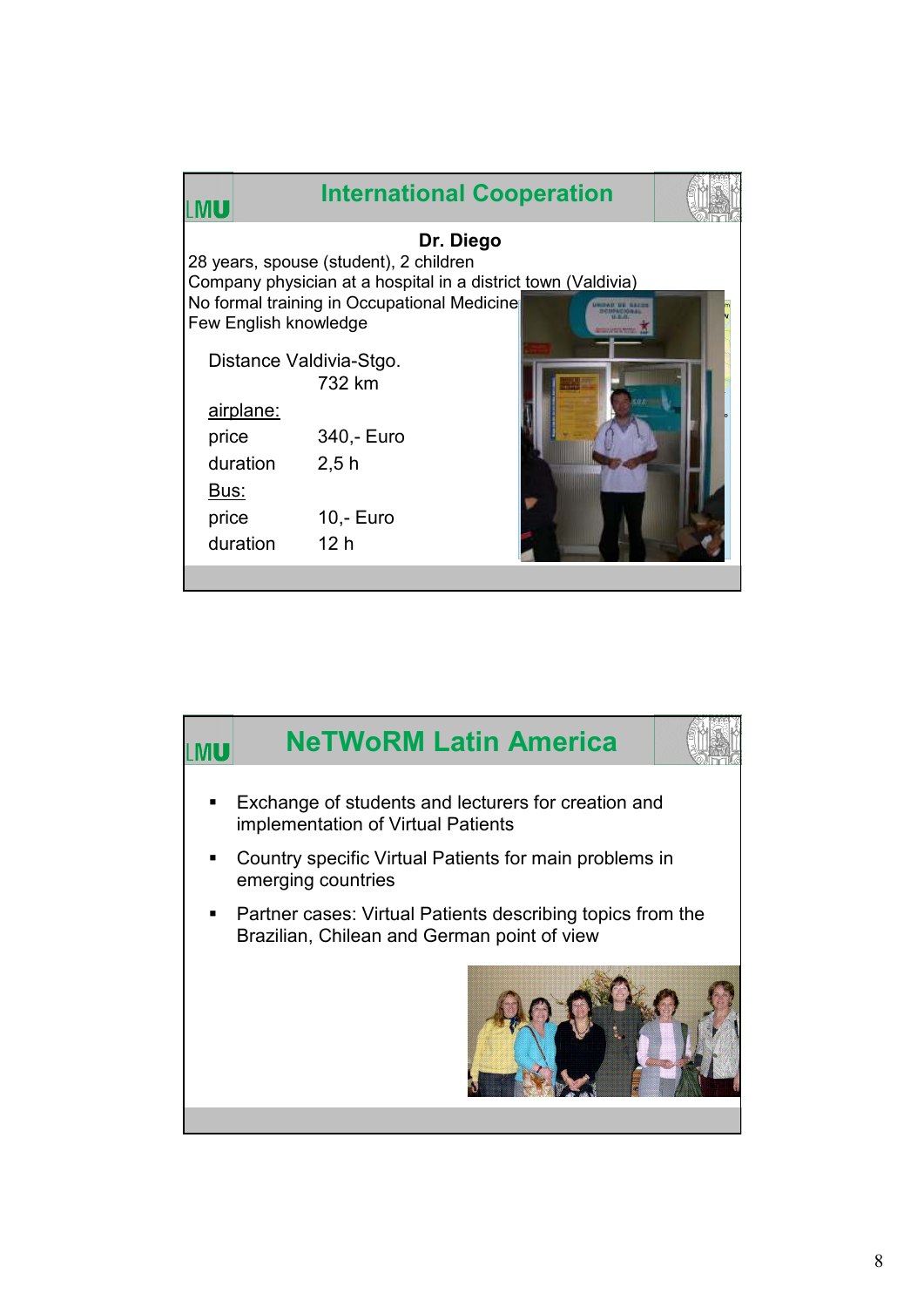

| <b>Example: Workplace accident</b>                                                                                                                                                                                                                                                                                                                                                                                                                                                                                                                                                                                                                                                                                                                                                          |                                                       |                                                                      |
|---------------------------------------------------------------------------------------------------------------------------------------------------------------------------------------------------------------------------------------------------------------------------------------------------------------------------------------------------------------------------------------------------------------------------------------------------------------------------------------------------------------------------------------------------------------------------------------------------------------------------------------------------------------------------------------------------------------------------------------------------------------------------------------------|-------------------------------------------------------|----------------------------------------------------------------------|
| the box of the control (Carl Latz) (insiphatelecologic)<br><b>CONSUMPTION</b>                                                                                                                                                                                                                                                                                                                                                                                                                                                                                                                                                                                                                                                                                                               |                                                       | CAREN' Three mind                                                    |
| Mr Védez a swazed by the cost end three is as work a try, wear Uk Consillo milk how sport is faire when the the magany bleas place as the<br>underst tungent Dis Schusser and Dr Louis are convening injetten again. The contract of the<br>Name attorn ourgery:<br>relating of the tell doing of the left sup fages, just reaches issues to the exciscapationes.<br>Arround on other has beecked stations pocket at the lead of the pow botineer precised plaster cost replateral<br>- Extraction of top, lecturing shalleng<br>- Atlantatea of exceld digital riadio to the open starts of the rise figger (basis of an excellentate Art Acadoxicas) of artisies, feedbeenide<br>telepesiteiseksity<br>TAUNE EXAMPLES<br>Consecutive dutacing af the fast<br>basing the top and he spined |                                                       |                                                                      |
| Lineether)                                                                                                                                                                                                                                                                                                                                                                                                                                                                                                                                                                                                                                                                                                                                                                                  | Here menths after the the substanted on. But the head | pathersed communities for the maintainty maintaining communities for |
| De you removing the concernation activities? FRICk of the following materials will the accident insurance psy highly Valdez in Chile?"                                                                                                                                                                                                                                                                                                                                                                                                                                                                                                                                                                                                                                                      | 144 his new finger.                                   |                                                                      |
| <b>Bradler Denn, de moded C.</b>                                                                                                                                                                                                                                                                                                                                                                                                                                                                                                                                                                                                                                                                                                                                                            | <b>International Editor</b>                           |                                                                      |
| UK/MAYA RA 197 KG AN BASAR.<br>reachaid trasmward<br>themapertation close<br>physoftensy<br>Information<br>propilitates for its right fuent.<br>othopacic rehabilitation for his foot                                                                                                                                                                                                                                                                                                                                                                                                                                                                                                                                                                                                       |                                                       |                                                                      |
|                                                                                                                                                                                                                                                                                                                                                                                                                                                                                                                                                                                                                                                                                                                                                                                             |                                                       |                                                                      |
| www.chile.casus.net                                                                                                                                                                                                                                                                                                                                                                                                                                                                                                                                                                                                                                                                                                                                                                         |                                                       |                                                                      |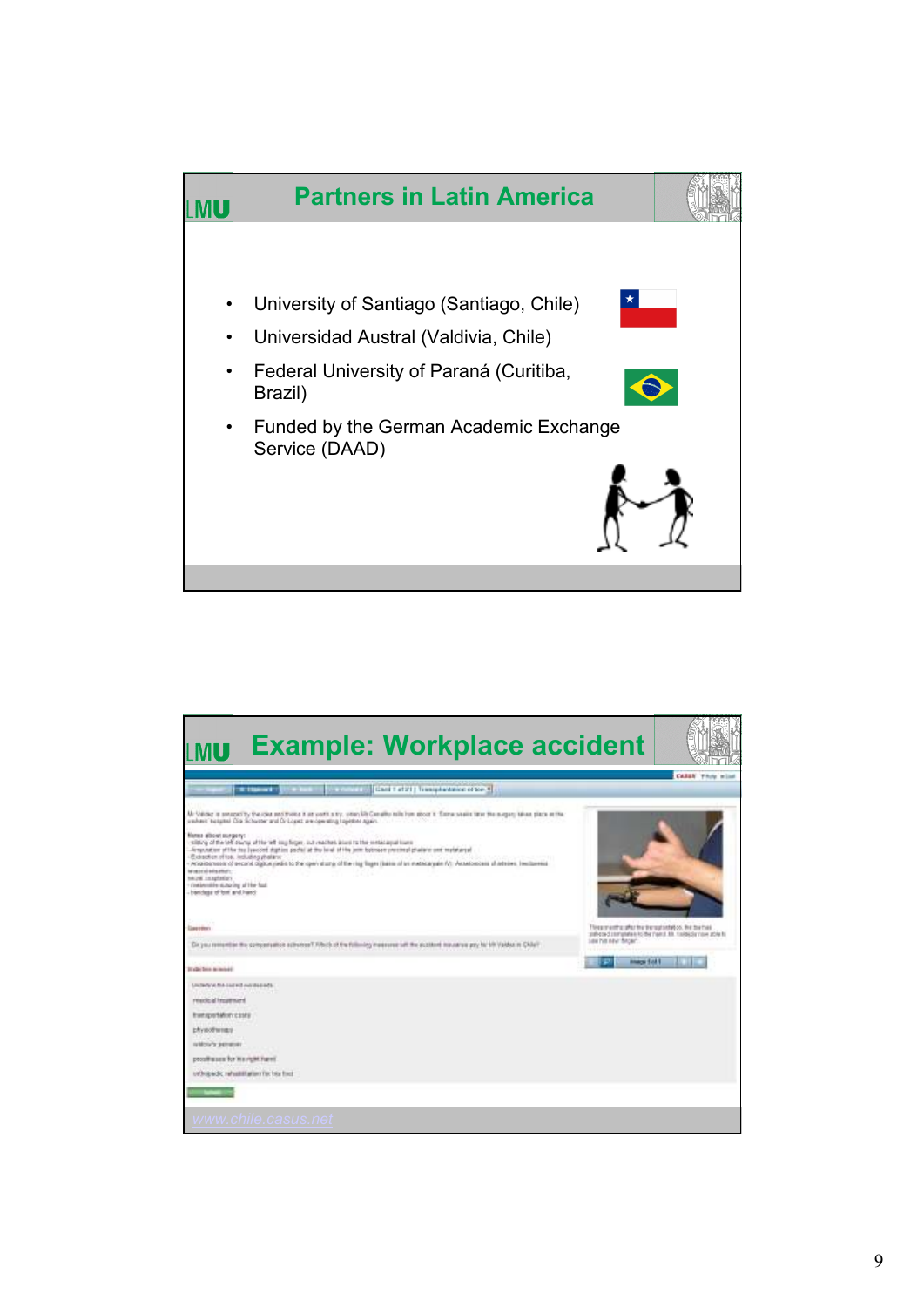

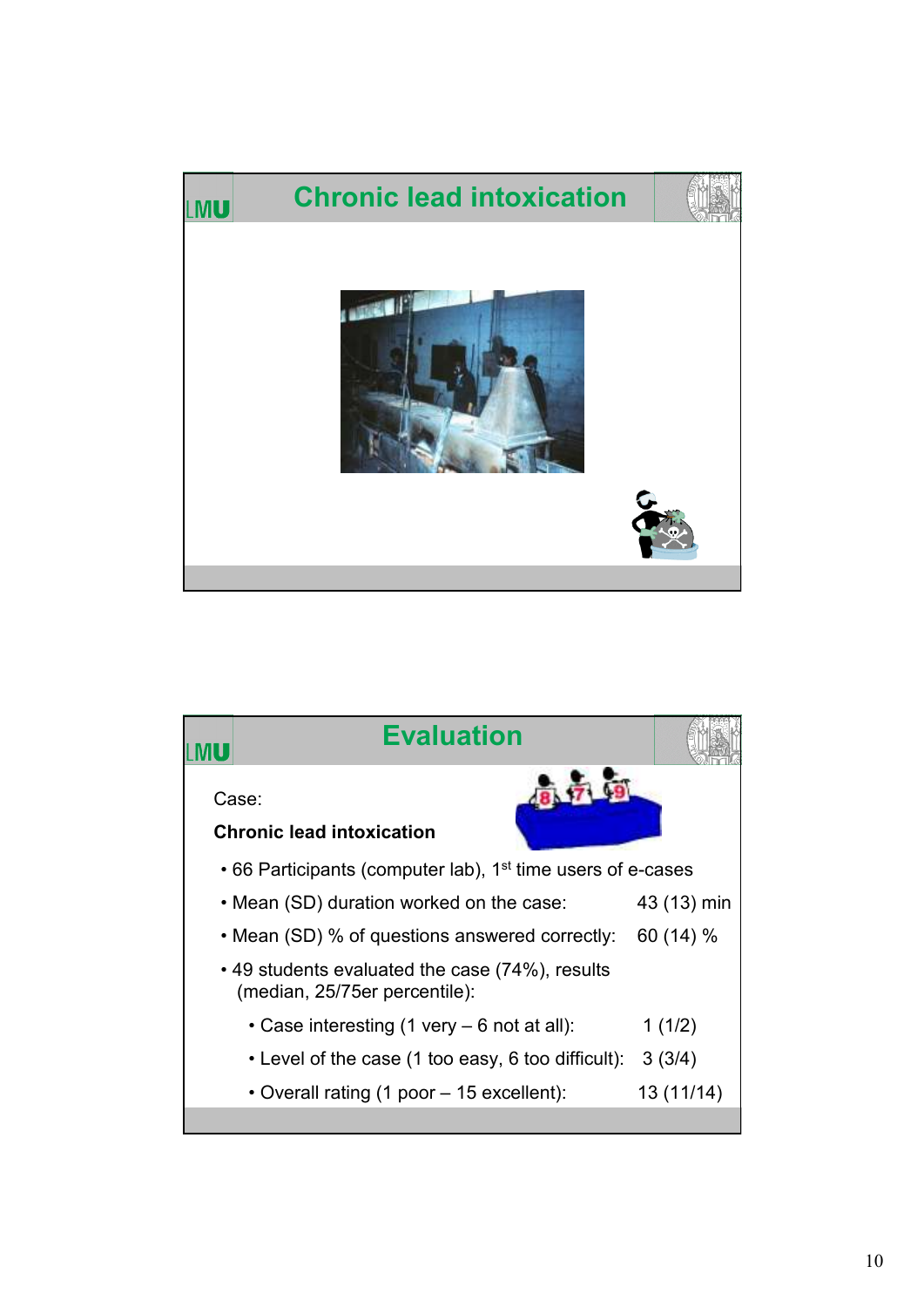

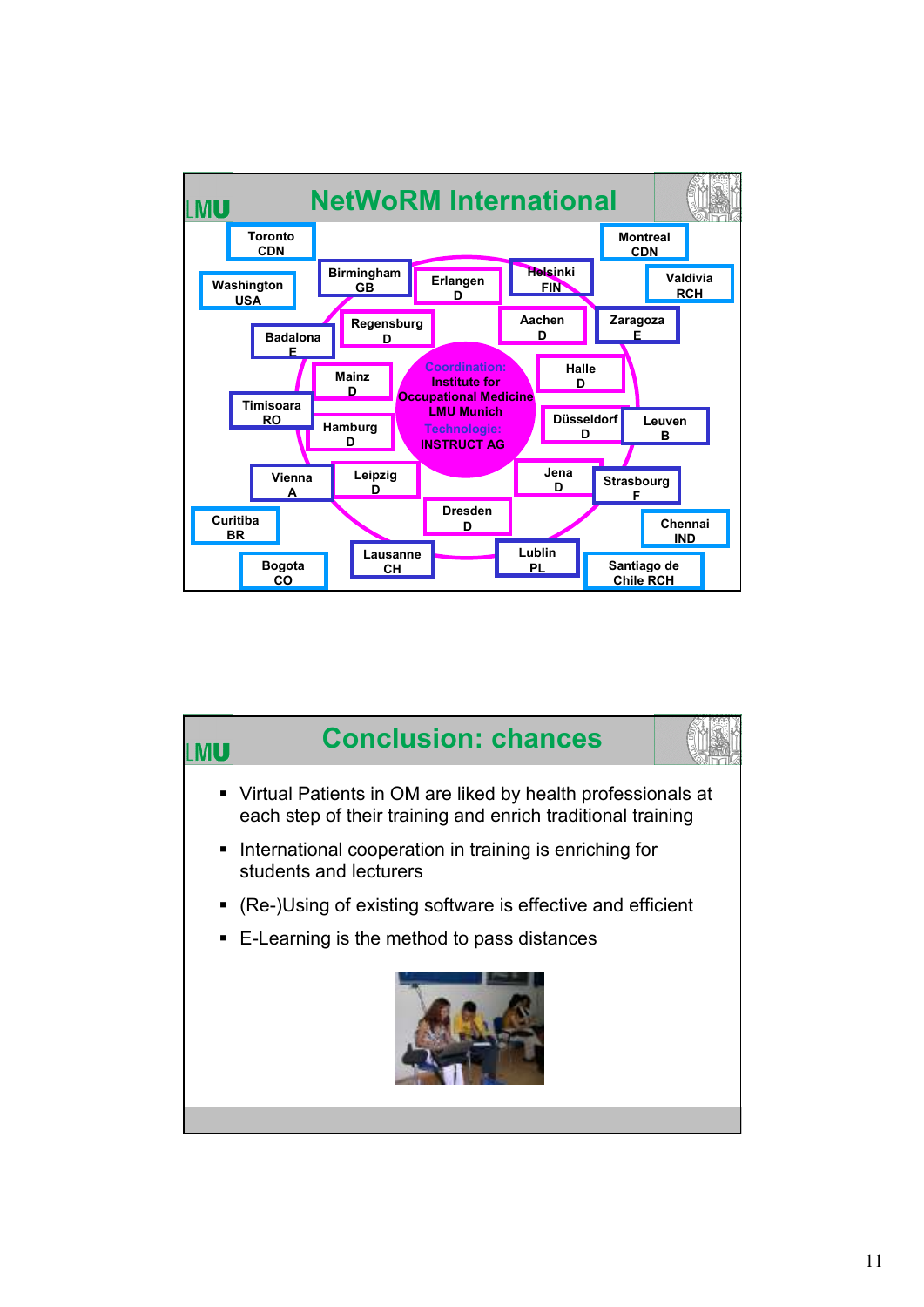

|   | <b>The future</b>                                                                                                                   |  |
|---|-------------------------------------------------------------------------------------------------------------------------------------|--|
|   | Focus on dissemination and sustainability                                                                                           |  |
|   | Development of specific business models                                                                                             |  |
|   | Development of the web platform CASUS<br>٠<br>Automatic self registration<br>Forum for online discussions                           |  |
|   | <b>New Virtual Patients for Continuing Medical Education,</b><br>secondary school children, epidemiology, environmental<br>medicine |  |
|   | Continuous update of VPs                                                                                                            |  |
| ٠ | Development of a distance degree course for Latin America<br>(DAAD EXCEED) with blended learning concept                            |  |
|   |                                                                                                                                     |  |